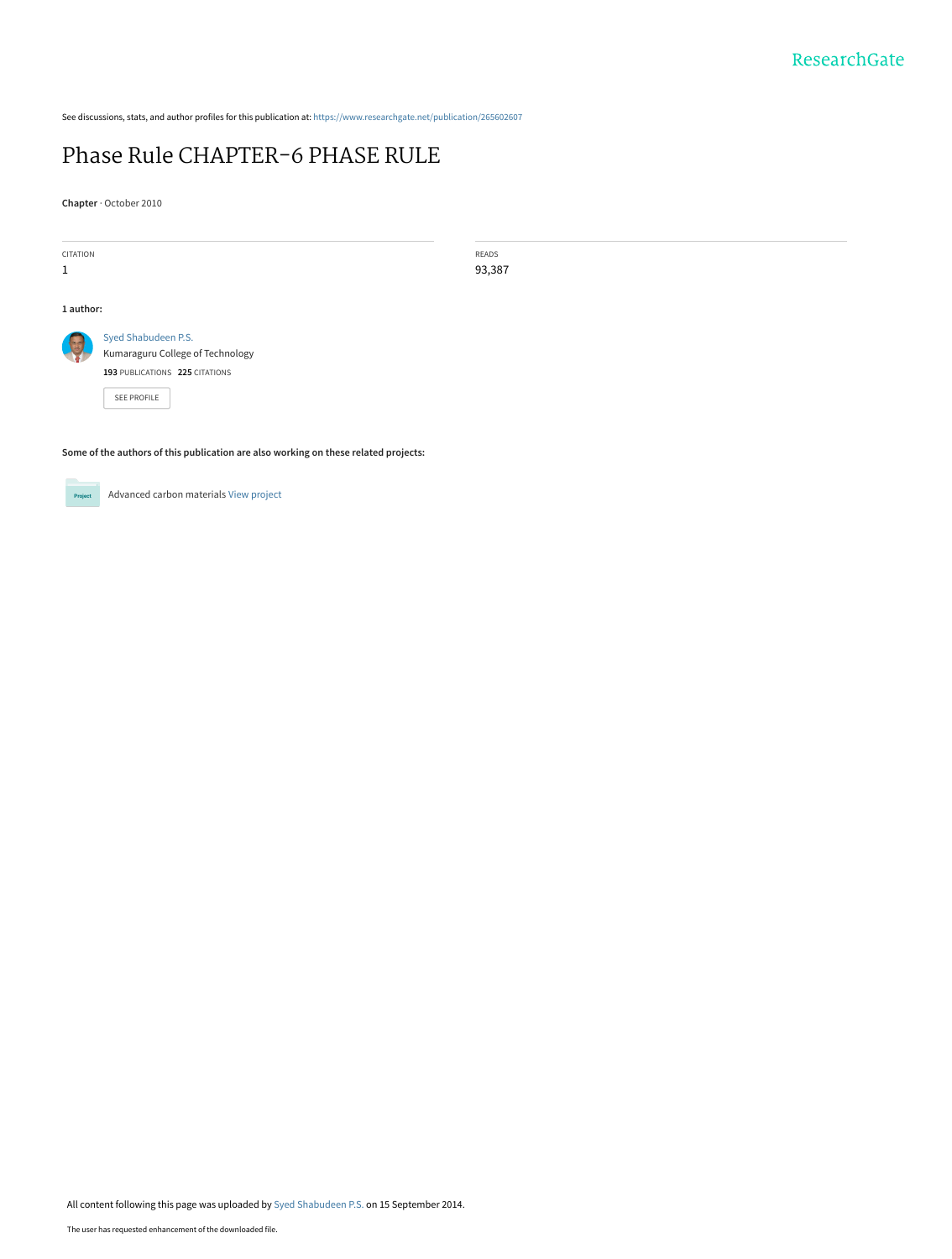# *CHAPTER-6*

# *PHASE RULE*

# **6.1 Introduction**

A phase is defined as any homogeneous and physically distinct part of a system bounded by a surface and is mechanically separable from other parts of the system.

A phase may be gaseous , liquid or solid. It is perfectly homogeneous and distinct from every other phase that is present in the system.There must be a definite boundary between any two phases. This boundary is known as the interface.

Air constitutes a single phase only as it contains a mixture of nitrogen, oxygen, carbon dioxide, water vapour etc.,. A system consisting of only one phase is said to be **homogeneous.**

A mixture of two immiscible liquids such as water and benzene, will exist in two distinct liquid phases and in addition there will be a vapour phase. Thus there will be three phases each separated from the other by a well-defined bounding surface.

A system consisting of more than one phase is said to be heterogeneous. When various phases are in equilibrium with one another in a heterogeneous system, there can be no transfer of energy or mass from one phase to another. This means that at equilibrium, the various phases must have the same temperature and pressure and their respective compositions must remain constant all along.

The homogeneous reversible reactions can be studied using the law of mass action. For heterogeneous reversible reactions , the phase rule given by Williard Gibbs is used.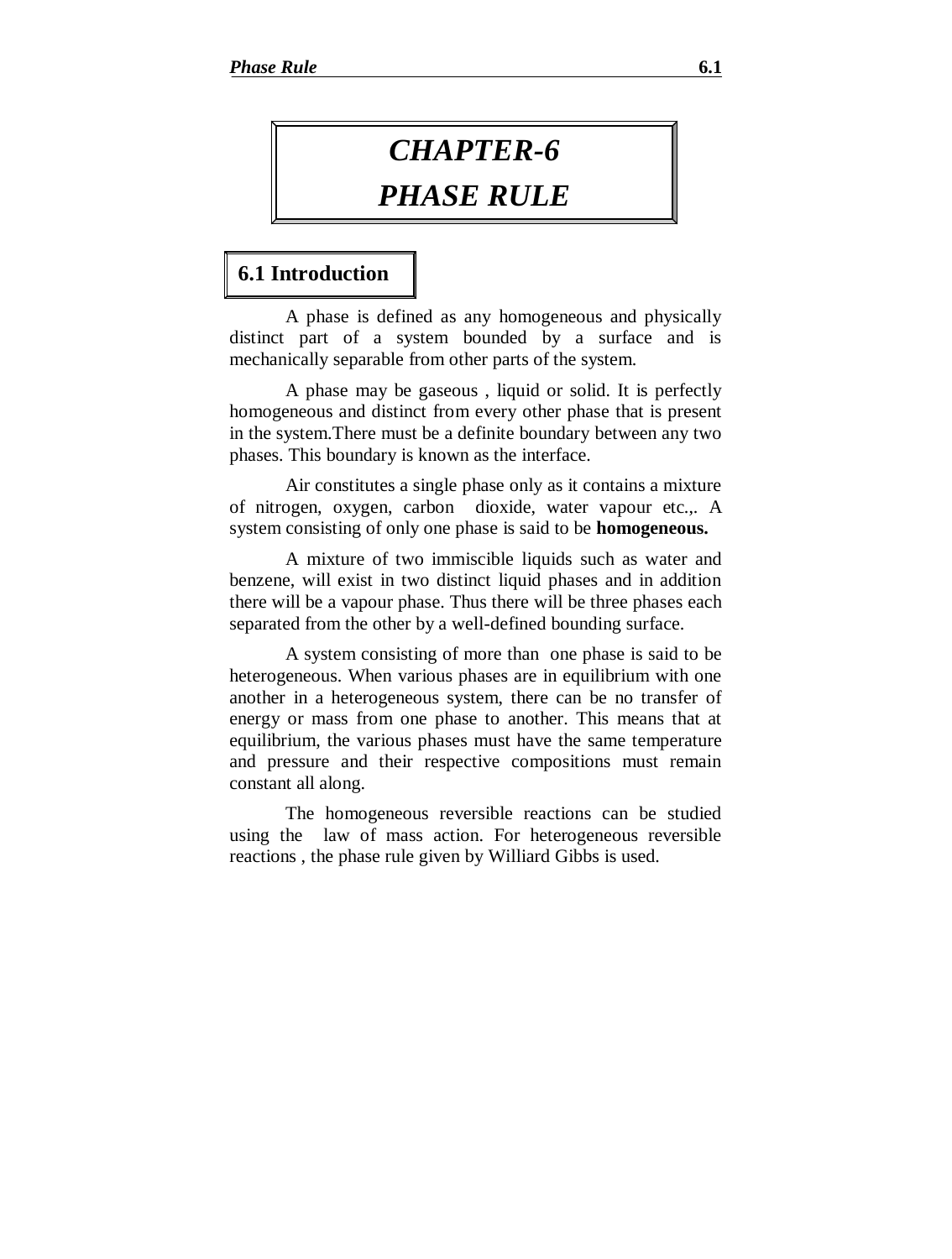# **6.2 Phase Rule**

#### **Statement**

Phase rule states that " *If the equilibrium between any number of phases is not influenced by gravity, or electrical, or magnetic forces, or by surface action but are influenced only by temperature, pressure and concentration , then the number of degrees of freedom (F) of the system is related to the number of components (C ) and number of phases (P) by thefollowing phase rule equation :*

$$
F = C - P + 2
$$

# **6.3 Explanation of terms**

# **I) Phase (P)**

A **phase** is defined as **"** *an homogeneous, physically distinct and mechanically separable portion of system, which is separated from other such parts of the system by definite boundary surfaces"*

*Example :*

#### **1. Liquid phase :**

The number of liquid phase depends on the number of liquids present and their miscibility.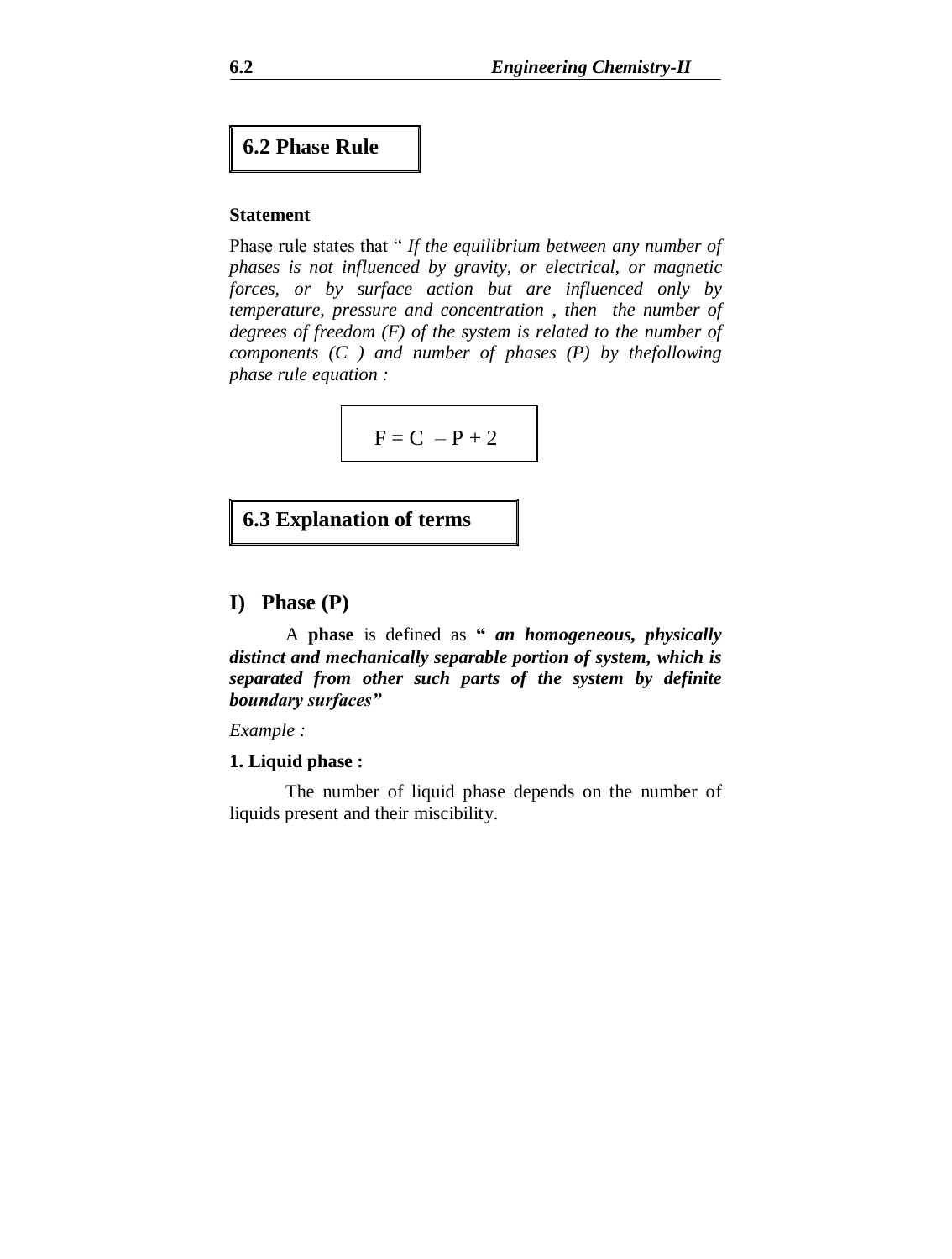i) If two liquids are **immiscible**, they will form **two separate liquid phases.**

 *Example* : benzene and water

ii) If two liquids are **miscible** they will form **one liquid phase** only.

 *Example* : alcohol and water

### **2. Solid phase**

 Each solid forms a separate phase. The number of solid phase depends on the number of solids present in it.

*Example* : Many forms of sulphur can exist together, but these are all separate phases.

#### **3. Gaseous phase**

Since a gaseous mixture are thoroughly miscible in all proportions, it will form one phase only.

*Example :* a mixture of  $N_2$  and  $H_2$  forms one phse only.

4. A solution of a substance in a solvent consists of one phase only, e.g. glucose solution.

5. A heterogeneous mixture like:

 $CaCO<sub>3 (s)</sub>$   $\qquad \qquad$  CaO <sub>(s)</sub> + CO<sub>2 (g)</sub>

consists of three phases ( i.e., two solids and one gaseous).

In the equilibrium reaction,

$$
Fe_{(s)} + H_2O_{(g)} \xrightarrow{\longleftarrow} FeO_{(s)} + H_{2(g)}
$$

There are two solid phases, Fe and FeO and one gaseous phase consisting of  $H_2O_{(g)}$  and  $H_{2(g)}$ . Thus **three phases** exists in equilibrium.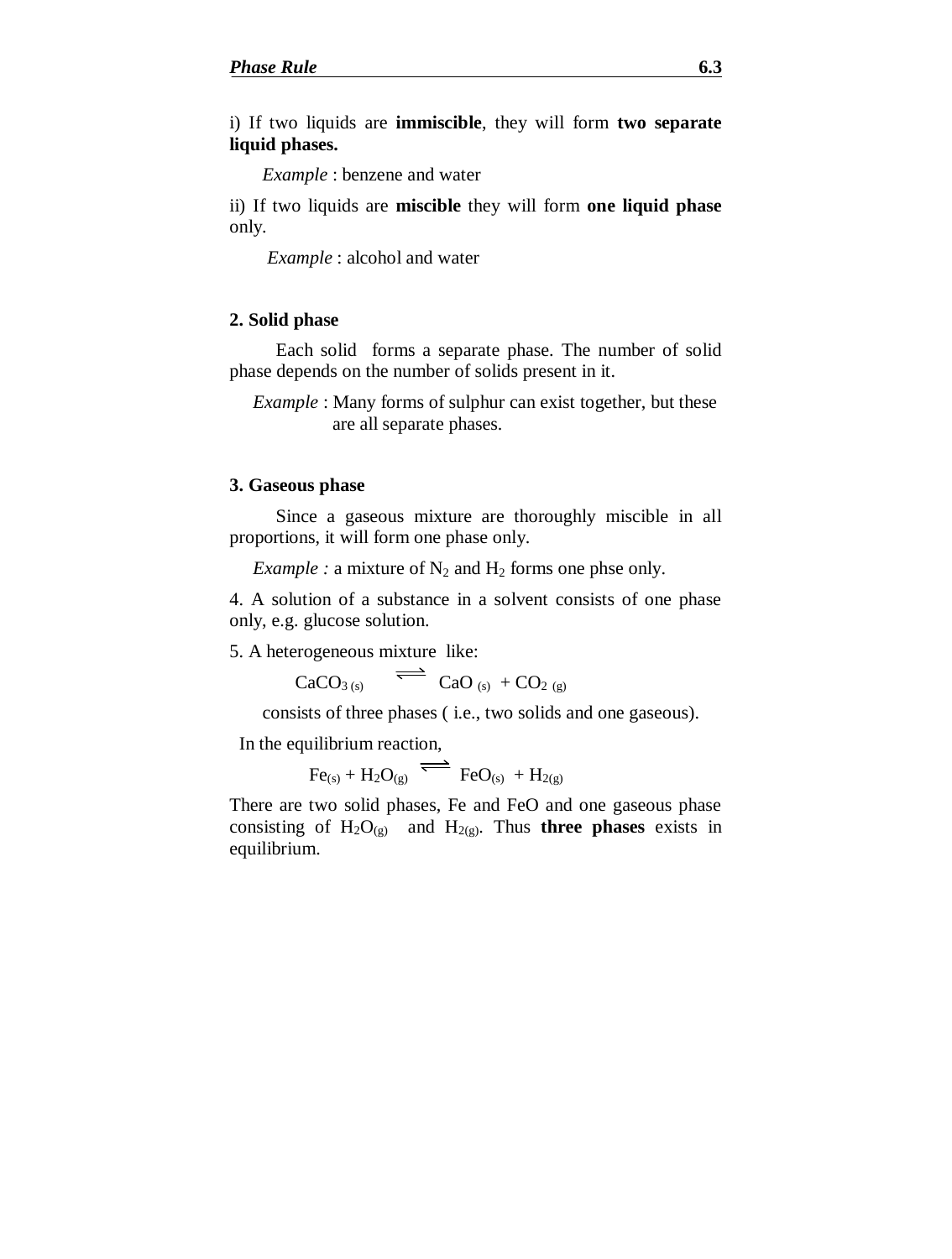6. At freezing point, water consists of three phases:

$$
\text{Ice}_{(s)} \quad \Longleftrightarrow \quad \text{Water}_{(l)} \quad \Longleftrightarrow \quad \text{Water vapour}_{(g)}
$$

7. A **homogeneous solid solution** of a salt forms a **single phase.**

*Example :* Mohr's salt  $\lceil$  FeSO<sub>4</sub>. (NH<sub>4</sub>)<sub>2</sub>SO<sub>4</sub>.6H<sub>2</sub>O] solution has a **single phase.**

# **II) Component (C)**

Component is defined as " *the smallest number of independently variable constituents, by means of which the composition of each phase can be expressed in the form of a chemical equation".*

Example :

i) In the water system,

Ice (s)  $\iff$  Water (l)  $\iff$  Water vapour (g)

The chemical component of all the three phases is  $H_2O$  and therefore it is **one component system**.

ii) Sulphur exists in four phases namely rhombic, monoclinic, liquid and vapour, but the chemical composition of all phases is S. Thus is an one component system.

iii) A system of saturated solution of NaCl consists of solid salt, salt solution and water vapour. The chemical composition of all the three phases can be expressed in terms of NaCl and  $H_2O$ . Therefore it is a **two component** system.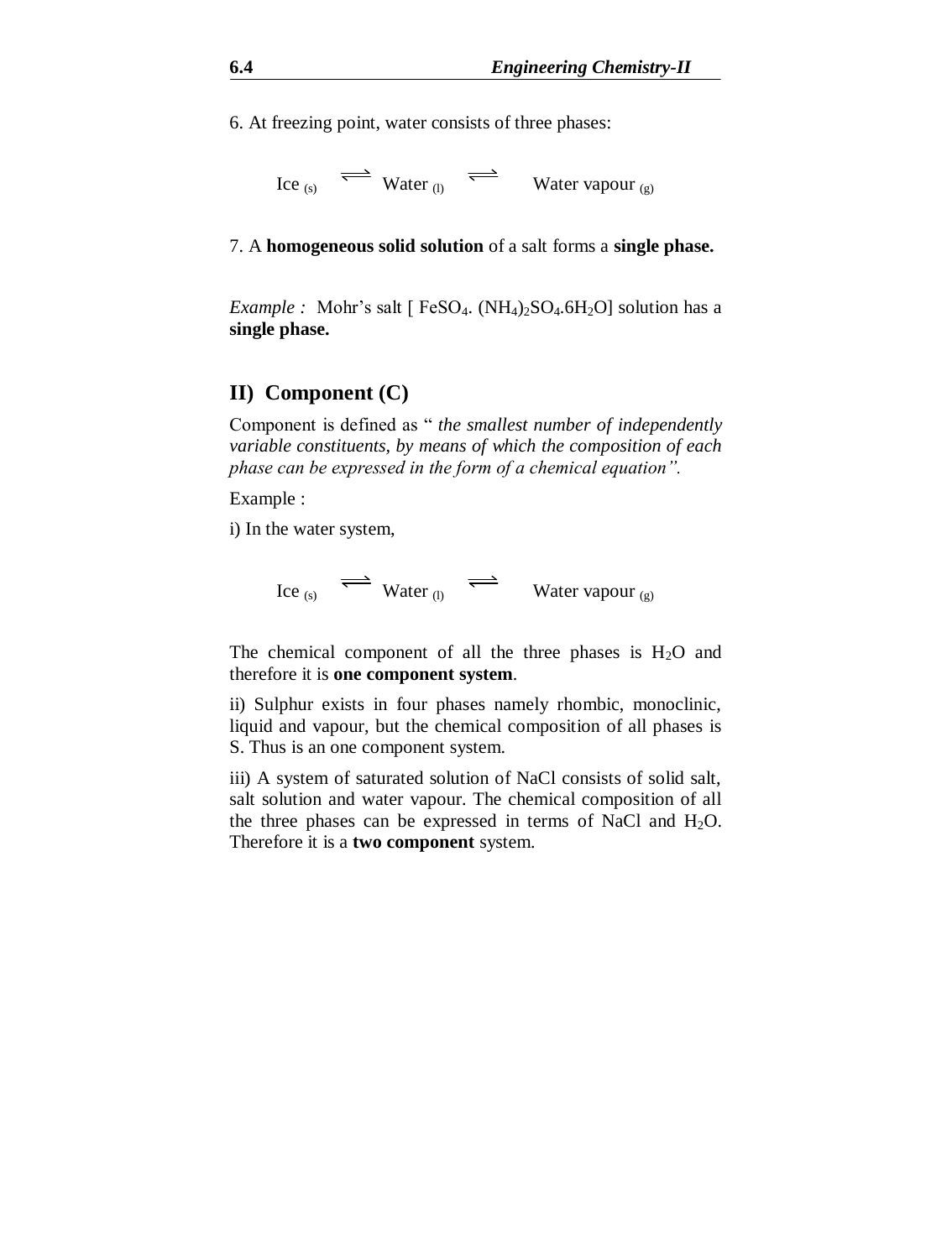iv) In the thermal decomposition of  $CaCO<sub>3</sub>$ ,

$$
CaCO3 (s) \overline{CaO(s) + CO2 (g)}
$$

The composition of each of the three phases can be expressed in terms of at least any two of the independent variable constituents,  $CaCO<sub>3</sub>$ , CaO and CO<sub>2</sub>. Suppose CaCO<sub>3</sub> and CaO are chosen as the two components, then the composition of different phases is represented as follows:

Phase : 
$$
CaCO_3 = CaCO_3 + 0CaO
$$
  
Phase :  $CaO = 0CaCO_3 + CaO$   
Phase :  $CO_2 = CaCO_3 - CaO$ 

Thus, it is a two component system..

v) In the equilibrium,  $Fe_{(s)} + H_2O_{(g)}$  FeO  $_{(s)} + H_2$   $_{(g)}$ , the minimum components required to express the composition of each phase is three. Thus it is a **three component** system.

vi) In the dissociation of NH4Cl, the following equilibrium occurs:

NH<sub>4</sub>Cl<sub>(s)</sub> 
$$
\implies
$$
 NH<sub>3(g)</sub> + HCl<sub>(g)</sub>

The system consists of two phass namely solid  $NH<sub>4</sub>Cl$  and the gaseous mixture containing  $NH<sub>3</sub>+HCl.$ 

When  $NH<sub>3</sub>$  and HCl are present in equivalent quantities the composition of both the phases can be represented by the same chemical compound NH4Cl and hence the system will be a one component system.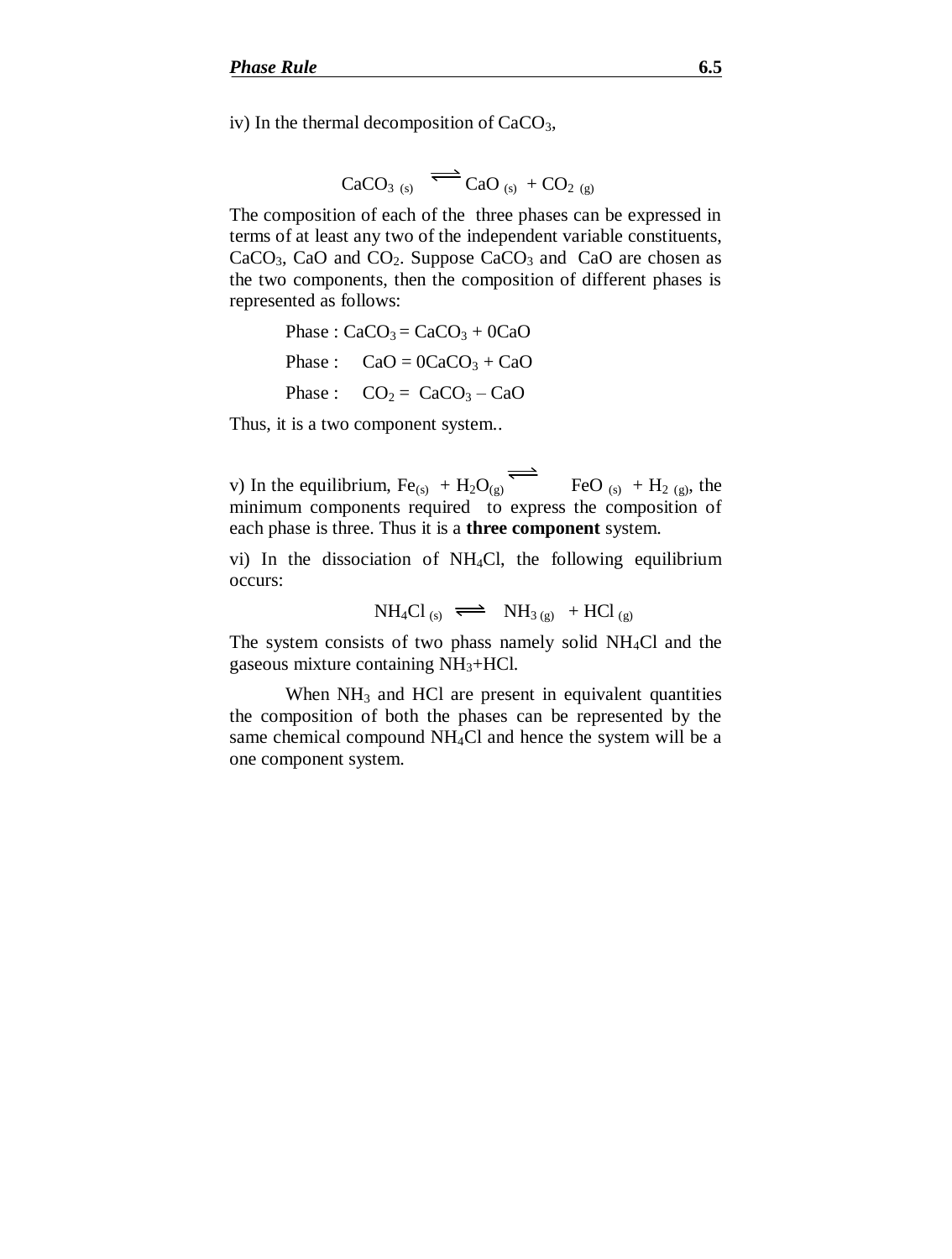# **III) Degree of freedom**

**Degree of freedom** is defined *as the minimum number of independent variable factors such as temperature, pressure and concentration of the phases, which must be fixed in order to define the condition of a system completely.*

A system having 1,2,3 or 0 degrees of freedom is called univariant, bivariant, trivariant and nonvariant respectively.

Example :

i) Consider the water system,

Ice (s)  $\implies$  Water (l)  $\implies$  Water vapour (g)

The three phases can be in equilibrium only at particular temperature and pressure.

 Therefore, when all the three phases are present in equilibrium, then no condition need to be specified. The system is therefore zero variant or invariant or has no degree of freedom.

 In this system if pressure or temperature is altered , three phases will not remain in equilibrium and one of the phases disappears.

ii) Consider a system consisting of water in contact with its vapour,

Water  $_{(l)} \quad \rightleftharpoons \quad$  Water vapour  $_{(g)}$ 

To define this system completely, we must state either the temperature or pressure Thus degree of freedom is one and the system is univariant.

iii) For a system consisting of water vapour phase only, we must state the values of both the temperature and pressure in order to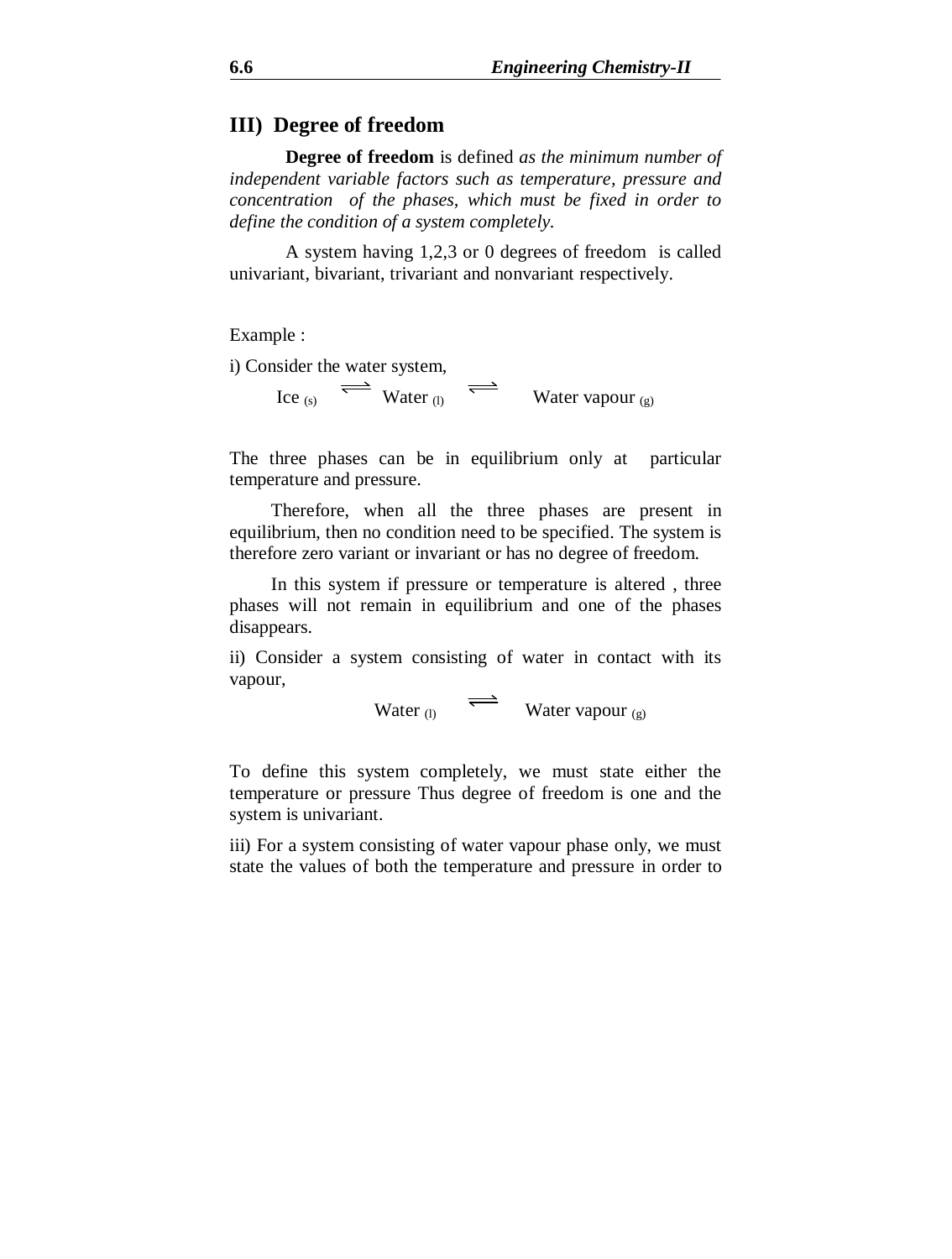define the system completely. Hence the system is bivariant or has two degrees of freedom.

iv) For a gaseous mixture of  $N_2$  and  $H_2$ , we must state both the pressure and temperature, because if pressure and temperature are fixed, the volume automatically becomes definite. Hence, for a gaseous system, two factors must be stated in order to define it completely and thus, it has two degrees of freedom or bivariant system.

v) Consider a system consisting of

 $NaCl_{(s)} \implies NaCl\text{-water}_{(aq)} \implies W\text{ater vapour}_{(g)}$ 

we must state either the temperature or pressure, because the saturation solubility is fixed at a particular temperature or pressure. Hence the system is univariant.

### **Merits of the Phase rule:**

- 1. It is applicable to both physical and chemical equilibria.
- 2. It requires no information regarding molecular/microstructure, since it is applicable to macroscopic systems.
- 3. It is a convenient method of classifying equilibrium states in terms of phases, components and degrees of freedom.
- 4. It helps us to predict the behaviour of a system, under different sets of variables.
- 5. It indicates that different systems with same degree of freedom behave similarly.
- 6. It helps in deciding whether under a given set of conditions :

a) various substances would exist together in equilibrium (or)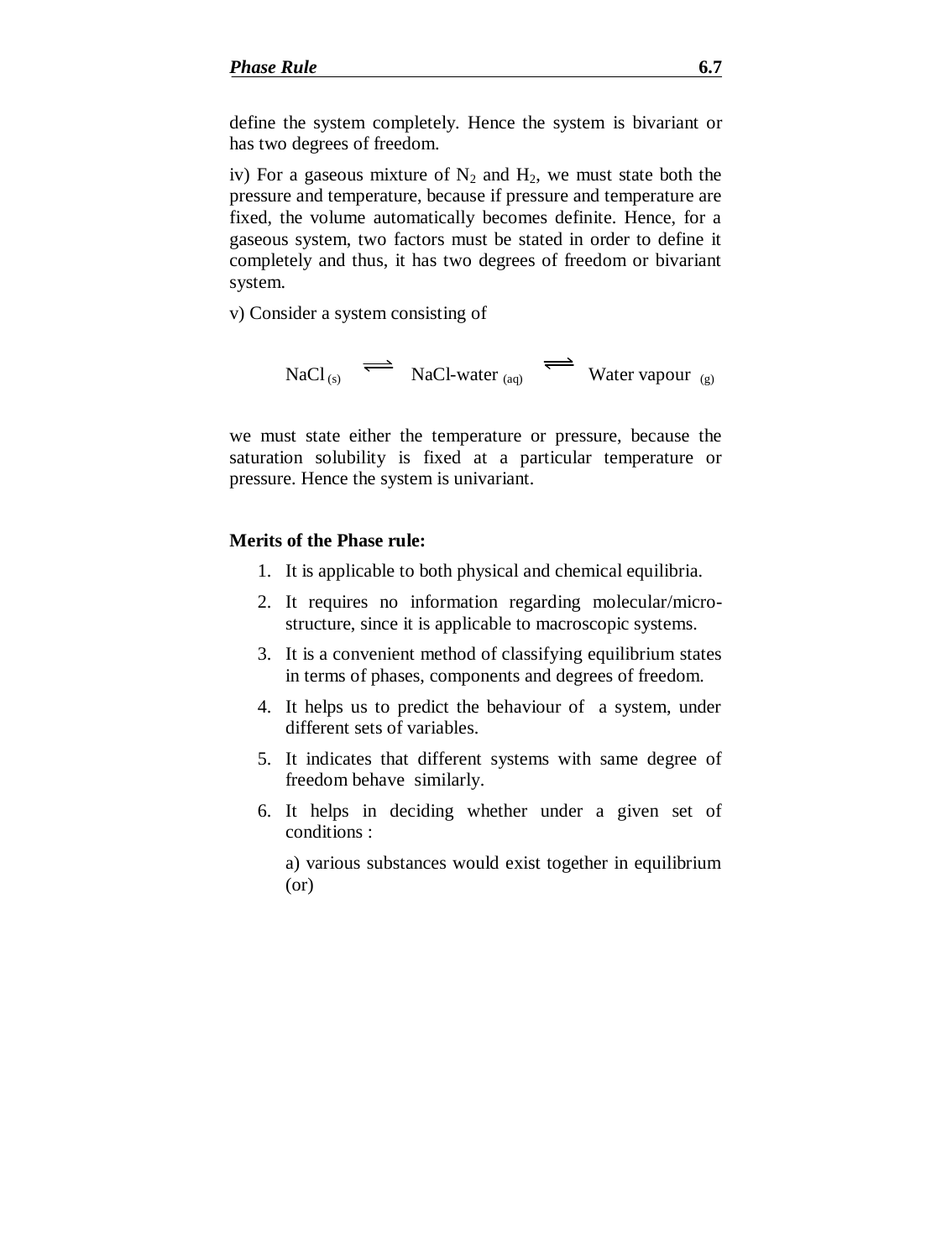b) some of the substances present would be interconverted or (c) some of the substances present would be eliminated.

### **Limitations of Phase rule:**

- 1. It can be applied only for system in equilibrium. Consequently, it is of little value in case of very slow equilibrium state attaining system.
- 2. It applies only to a single equilibrium system; and provide no information regarding any other possible equilibria in the system.
- 3. It requires at most care in deciding the number of phases existing in an equilibrium state, since it considers only the number of phases, rather than their amounts. Thus even if a trace of phase is present, it accounts towards the total number of phases.
- 4. It conditions that all phases of the system must be present simultaneously under the identical conditions of temperature and pressure.
- 5. It conditions that solid and liquid phases must not be in finely-divided state; otherwise deviations occurs.

# **6.4 Applications of Phase rule to one component system (water system)**

The water system is a one component system

$$
I_{\text{ce}} \equiv \text{Water} \equiv \text{Vapour}
$$

(Solid) (liquid) (gas)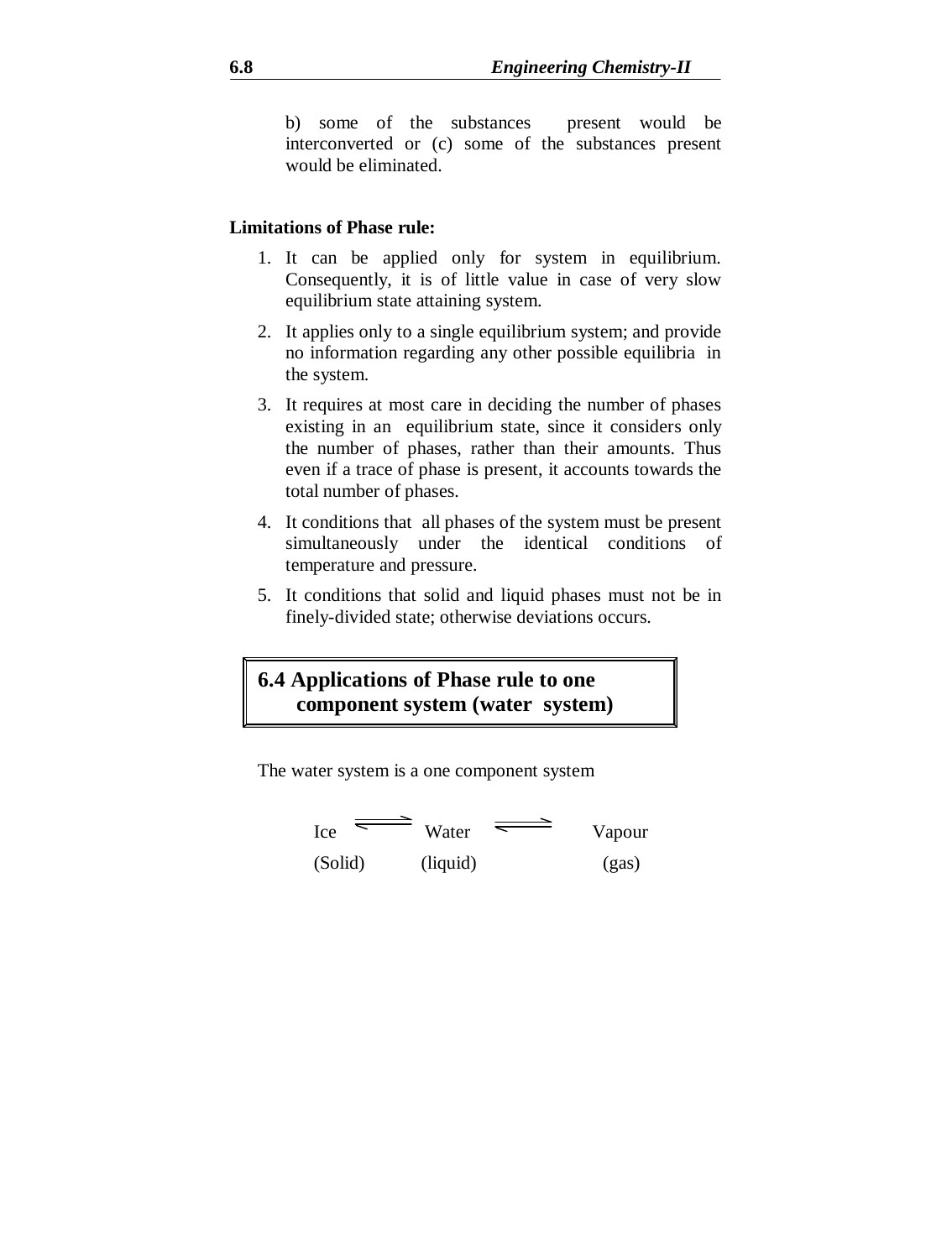Since water exists in three possible phases such as solid, liquid and vapour, there are three forms of equilibria :

Liquid – vapour , solid vapour and solid liquid

i.e.,  $Liquid \equiv \text{Vapour}$ Solid Vapour Solid  $\overline{\phantom{a}}$  Liquid

Each equilibrium involves two phases. The nature of these phases which exist in equilibrium at any time depends on the conditions of temperature and pressure. These conditions have been determined and summarized in the pressure-temperature diagram in which pressure is treated as independent variable and is plotted along  $y - axis$  whereas temperature is plotted along xaxis.

The phase diagram for the water system is shown in Fig 6.1.

The phase diagram consists of

**1.Curves** : There are three curves OA, OB and OC.

**2.Areas** : Three curves OA , OB and OC divide the diagram into three areas AOB, AOC and BOC.

**3.Triple point** : The above three curves meet at the point O and is known as triple point.

**4.Metastable equilibrium** : The curve OA represents the metastable equilibrium.

### **1) Curve OA**

The curve OA is called **vapourisation curve,** it represents the equilibrium between water and vapour. At any point on the curve the following equilibrium will exist.

Water Water vapour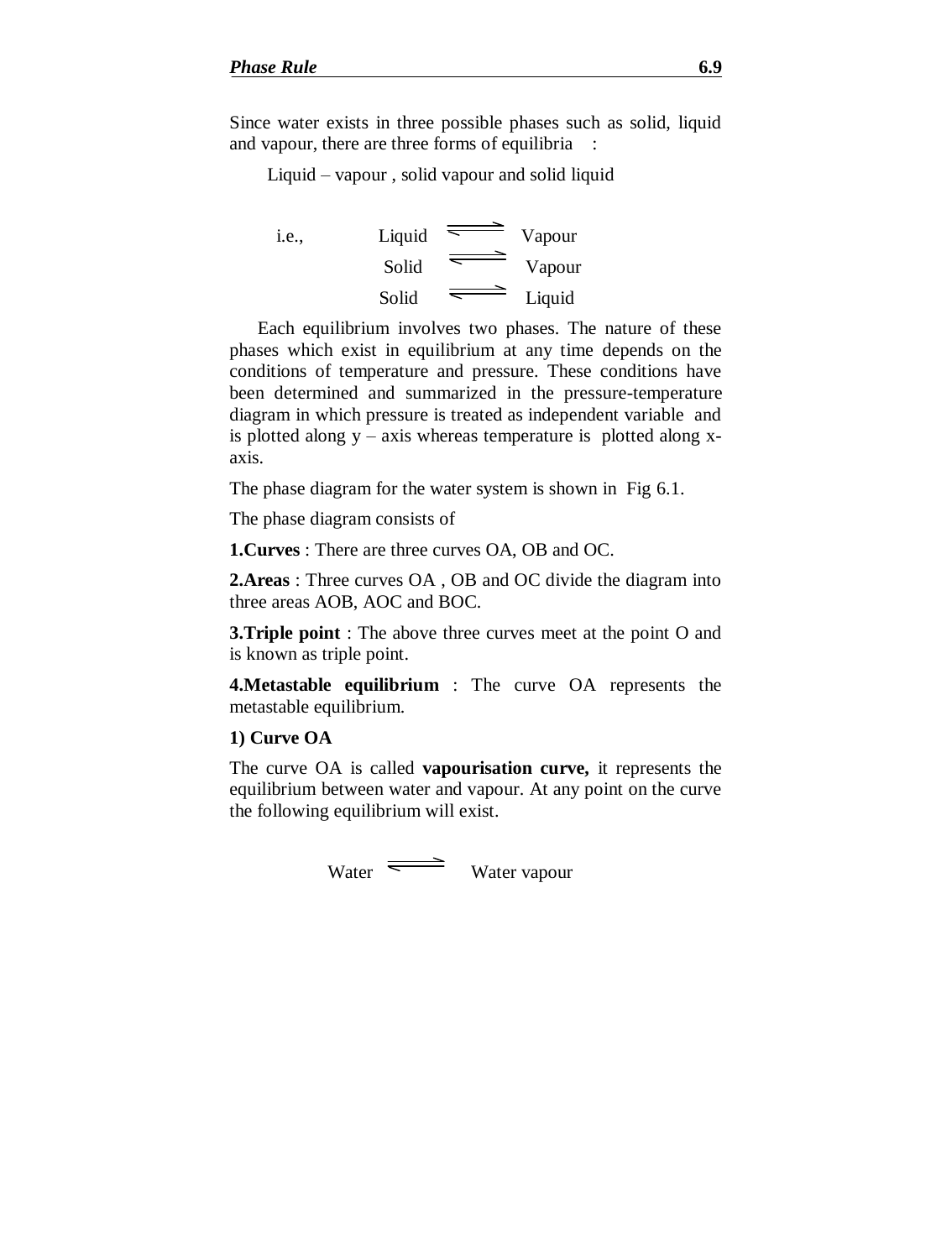The degree of freedom of the system is one, i.e, univariant. Thus applying phase rule equation,

$$
F = C - P + 2 = 1 - 2 + 2; F = 1
$$

This equilibrium (i.e, line OA ) will extend upto the critical temperature ( $374^{\circ}$ C). Beyond the critical temperature the equilibrium will disappear only water vapour will exist.

### **2)Curve OB**

The curve OB is called **sublimation curve** of ice, it represents the equilibrium between ice and vapour. At any point on the curve the following equilibrium will exist.



The degree of freedom of the system is one, i.e., univariant.

This is predicted by the phase rule.

 $F = C - P + 2$ ;  $F = 1 - 2 + 2$ ;  $F = 1$ 

This equilibrium line will extend upto the absolute zero( $-273^{\circ}$ C) where no vapour can be present and only ice will exist.

### **3) Curve OC**

The curve OC is called melting point curve of ice, it represents the equilibrium between ice and water. At any point on the curve the following equilibrium will exist.

$$
I_{\text{ce}} \equiv \text{Water}
$$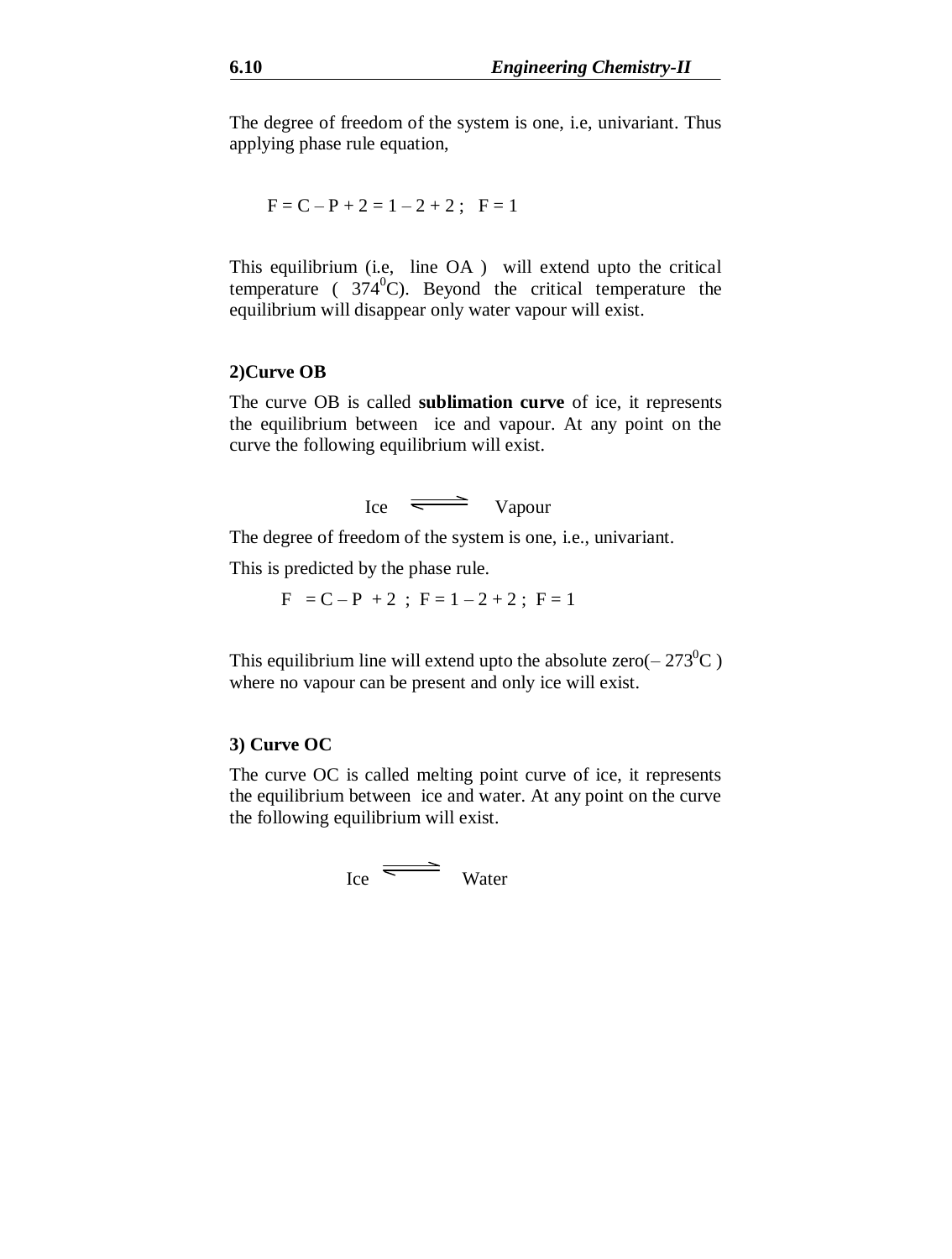The curve OC is slightly inclined towards pressure axis. This shows that melting point of ice decreases with increase of pressure.

The degree of freedom of the system is one. i.e., univariant.





### **iv) Triple point (Point 'O')**

At triple point all the three phases namely ice, water and vapour coexist. Thus the value of P is 3. Applying phase rule equation, the degree of freedom at this point is zero. It means that three phases can coexist in equilibrium only at a definite temperature and pressure. The values are  $0.0075^{\circ}$ C and 4.58 mm respectively.

At this triple point, neither pressure nor temperature can be altered even slightly without causing the disappearance of one of the phases. The triple point is not the same as the ordinary melting point of ice ( i.e,  $0^0$ C). It's value has been increased due to the fact that  $0^0C$  is the melting point of ice at 760mm of mercury and a decrease of 4.58 mm will rise the melting point to  $0.0075$ <sup>o</sup>C.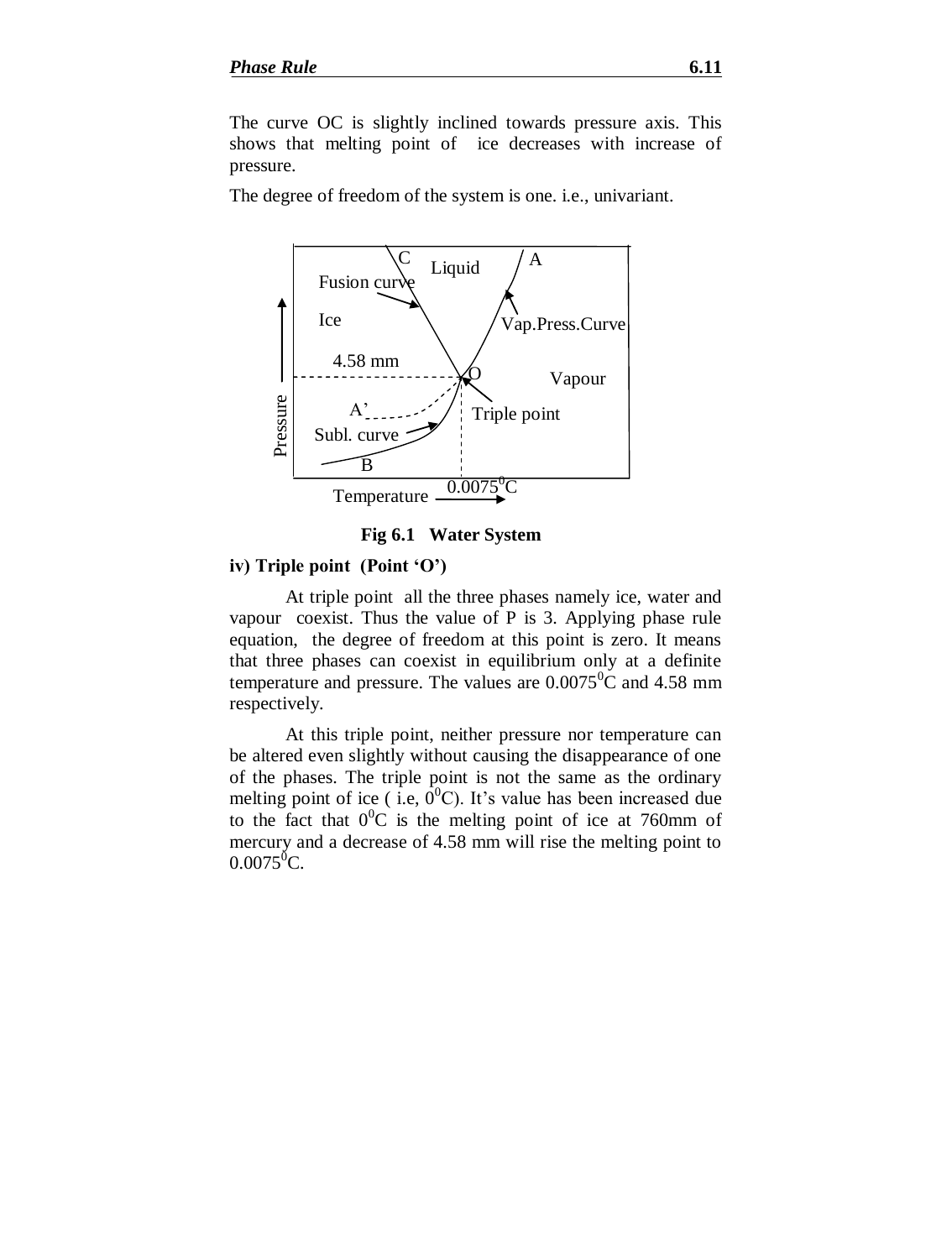### **v)Curve OB ( Metastable equilibrium)**

The curve OB is called vapour pressure curve of the super-cool water or metastable equilibrium.

Where the following equilibrium will exist.

Super-cool water  $\equiv$  Vapour

Sometimes water can be cooled below  $0^0C$  without the formation of ice, this water is called super-cooled water. Supercooled water is unstable and it can be converted into solid by 'seeding' or by slight disturbance.

#### **vi) Areas**

Area AOC, BOC , AOB represents water ice and vapour respectively. In order to define the system at any point in the areas, it is essential to specify both temperature and pressure. The degree of freedom of the system is two. i.e., Bivariant.

This is predicted by the phase rule

 $F = C - P + 2$ ;  $F = 1 - 1 + 2$ ;  $F = 2$ 

# **6.5 Phase Diagram**

Phase diagram is a graph obtained by plotting one degree of freedom against another.

If the phase diagram is plotted between temperature against pressure, the diagram is called P-T diagram. P-T diagram is used for one component system.

If the phase diagram is drawn between temperature against composition, the diagram is called T-C diagram. T-C diagram is used for two component system.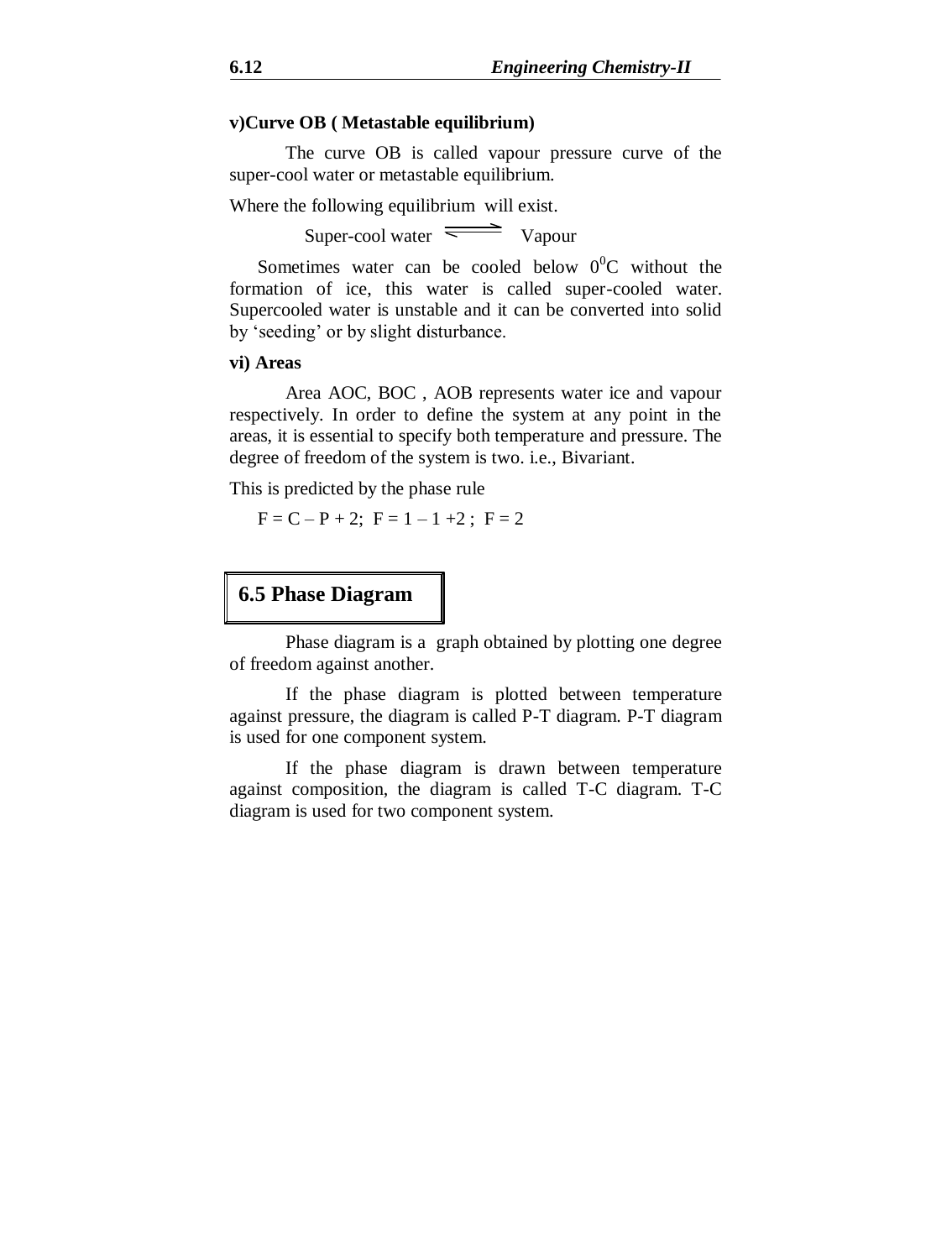### **Uses of Phase diagram**

- 1. From the phase diagram, it is possible to predict whether an eutectic alloy or a solid solution is formed on cooling a homogeneous liquid containing mixture of two metals.
- 2. The phase diagrams are useful in understanding the properties of materials in the heterogeneous equilibrium system.
- 3. The study of low melting eutectic alloys, used in soldering, can be carried out using phase diagrams.

# **6.5 Two component system**

### **Reduced phase rule or condensed phase rule.**

We know the phase-rule equation,

$$
F = C - P + 2 \qquad (1)
$$

For a two component system,  $C = 2$  and hence the above equation becomes,

 $F = 2 - P + 2 = 4 - P$  ……… (2)

The minimum number of phases in any system at equilibrium is one. It is clear from the equation (2) , the maximum number of degree of freedom is three.

Thus, three variables – pressure, temperature and composition of one of the components must be specified to describe the system. This will lead to three dimensional figures which cannot be conveniently represented on a paper. To make this simple, one of the three variables is kept constant.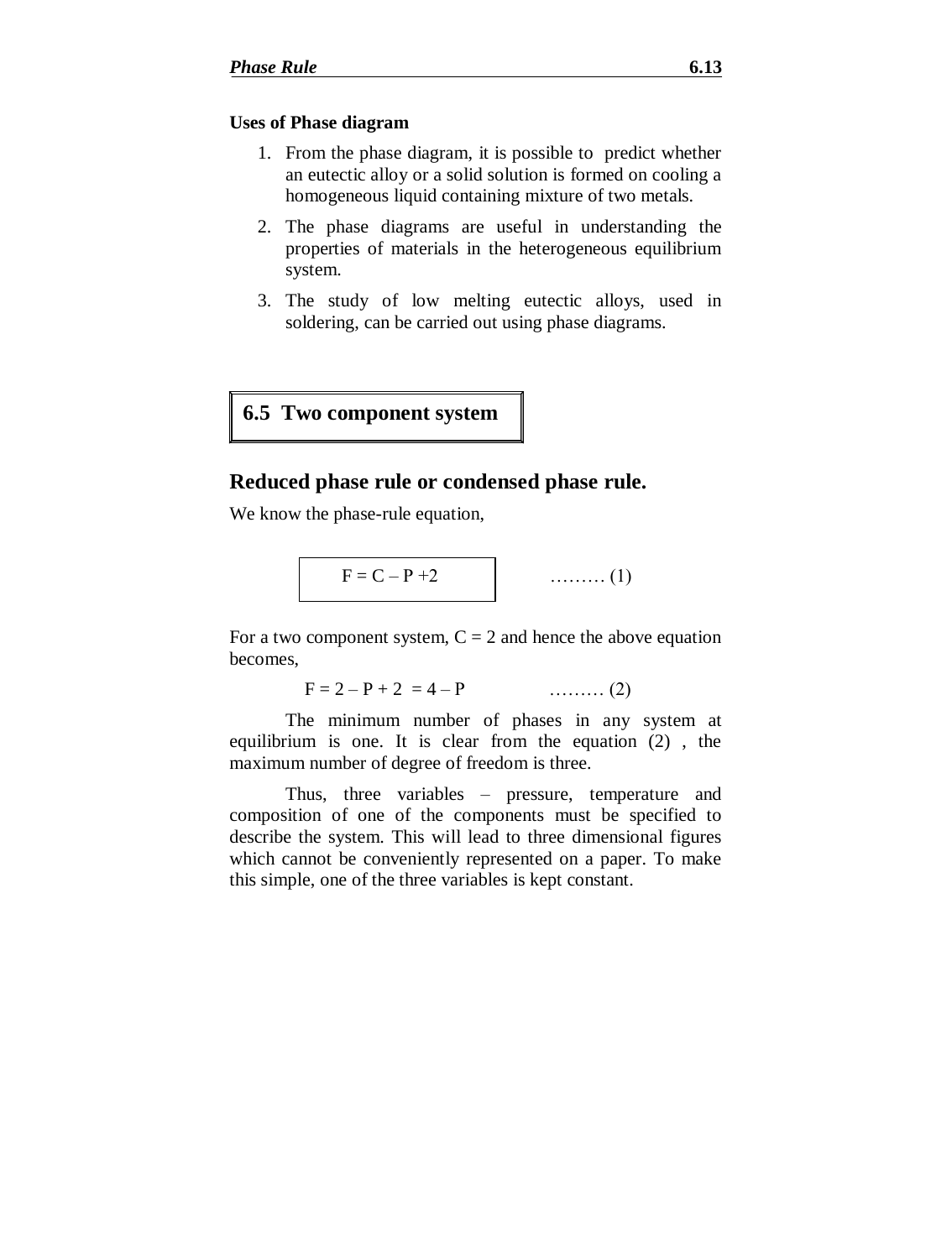In solid-liquid equilibrium of an alloy , practically there is no gaseous phase and the pressure will not have much influence. In the case of solid-liquid equilibrium, the experiments are generally carried out at constant pressure.

Thus the system in which only the solid and liquid phases are considered and the gas phase is ignored is called a **condensed system.** This reduces the degree of freedom of the system by one. The phase rule equation is then written as

$$
F' = C - P + 1
$$
 (3)

This equation is called **reduced phase rule or condensed phase rule.**

For a two component system the phase rule equation is written as

$$
F' = C - P + 1
$$
  
= 2 - P + 1 = 3 - P  
........(4)

he above equation is known as the **reduced ( condensed) form of phase rule for two component system.**

There are various types of solid-liquid equilibria of which only two of them are taken here.

1. Those equlibria in which the components are completely miscible with one another in liquid state. They do not form any compound on solidification. They give rise to merely an intimate mixture known as eutectic .

Some examples of this system are

- 1) lead-silver system
- 2) Lead-Antimony system
- 3) Zinc-cadmium system
- 4) Potassium iodide- water system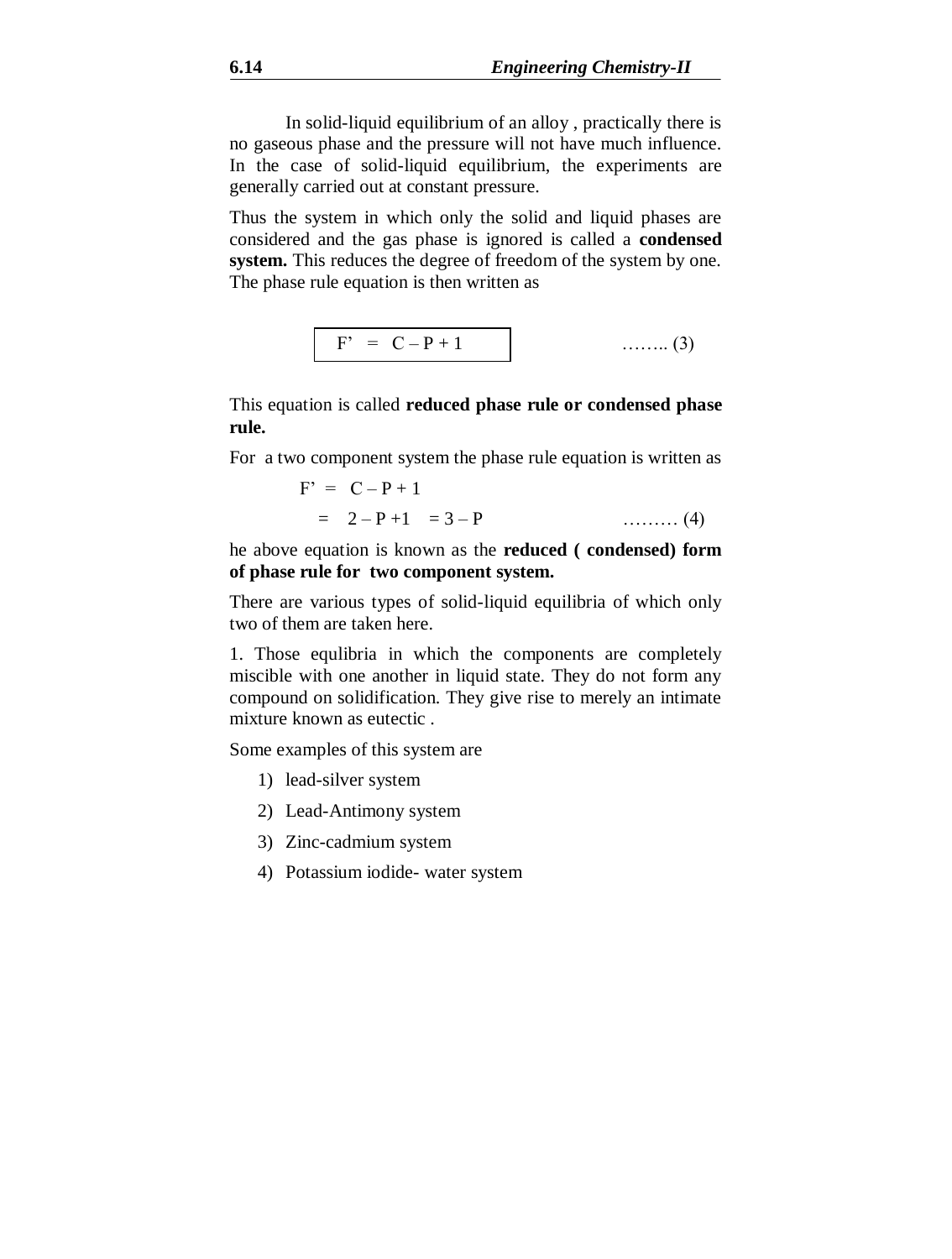2. Those equilibria in which the components enter into chemical combination . They give rise to one or more compounds.

Examples of this system are :

- 1) Zinc-magnesium system
- 2) Calcium chloride Potassium chloride system
- 3) Gold-Tellurium system.

### **Classification of two component system**

The two component systems are classified into the following three types :

- i) Simple eutectic formation
- ii) a) Formation of compound with congruent melting

point.

b) Formation of compound with incongruent melting

point.

iii) Formation of solid solution.

### **i) Simple eutectic formation :**

A system with two substances which are completely miscible in the liquid state , but completely immiscible in the solid state is known as **eutectic system.** In this system the substances do not react chemically.

Among the mixtures of different proportions of two substances, the mixture which has the lowest melting point is known as the eutectic mixture.

The temperature and composition corresponding to the point eutectic point is called eutectic temperature and eutectic composition respectively.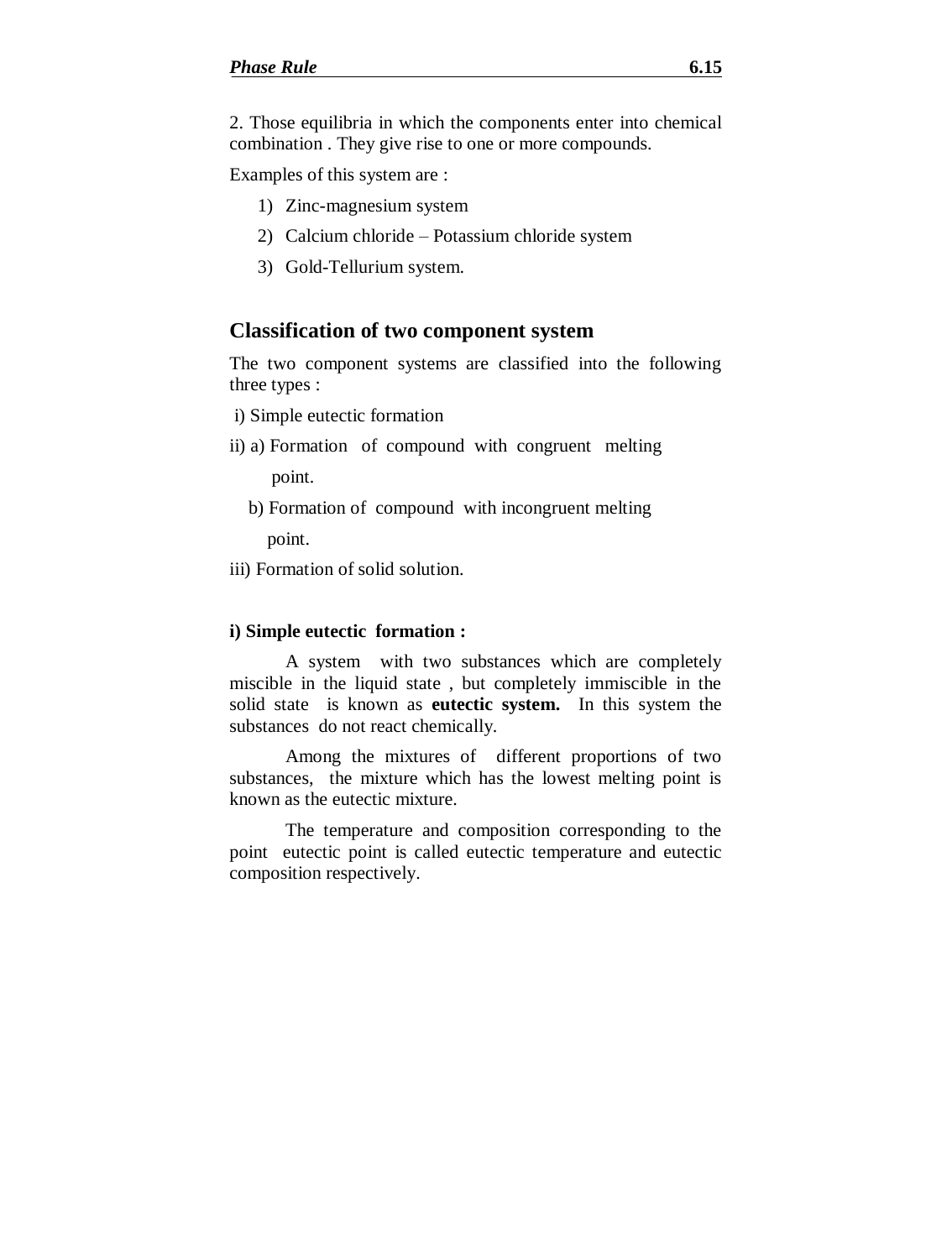### **ii) a)Formation of compound with congruent melting point :**

In this type of binary alloy system the two substances form one or more compounds with definite proportions. Of the compounds, a compound is said to possess congruent melting point, if it melts exactly at a constant temperature into liquid, having the same composition as that of the solid.

### **b) Formation of compound with incongruent melting point :**

Of the above compounds, a compound is said to possess incongruent melting point, if it decomposes completely at a temperature below it's melting point yielding a new solid phase with a composition different from that of the original.

### **iii) Formation of solid solution :**

In this type, when two substances, especially metals, are completely miscible in both the solid and liquid states, they form solid solutions where mixing takes place in the atomic levels. A solid solution can be formed only when the difference between the atomic radius of two metals is not greater than 15%.

# **6.6 Simple eutectic systems**

The general phase diagram for binary alloy systems is shown in Fig 4.2 . Here the pressure does not have the considerable effect. Hence, the other two variables viz, temperature and compositions are taken into account.

#### **Components A and B.**

When small quantities of B are added to A gradually, the melting point of A falls along the curve AC. In the same way when small quantities of A are added to B gradually, the melting point B falls along the curve BC. Hence, AC and BC are the freezing point curves of A and B respectively.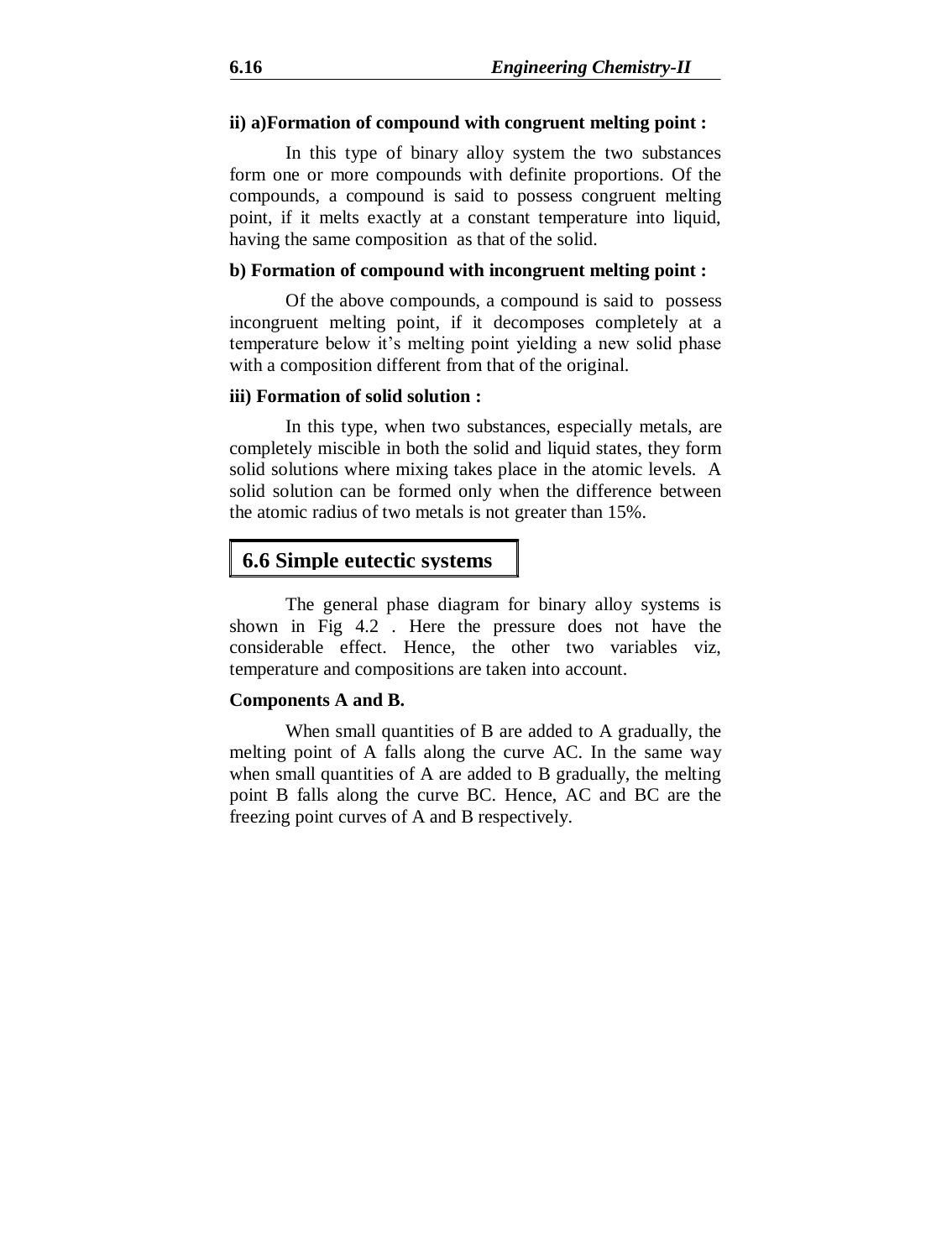

**Fig 6.2 The simple Eutectic system**

The curves AC and BC meet at the point C. At this point the three phases solid A, solid B and their solution coexist. The degree of freedom is zero here and the system is therefore invariant. Also only at this point C, the liquid can exist at the lowest temperature. Since the mixture of components A and B of composition corresponding to the point C has the lowest melting point, the point C is called the **eutectic point.**

The temperature and composition corresponding to the point C is called eutectic temperature and eutectic composition respectively.

Consider a liquid mixture of composition represented by a point  $\alpha$  cooled at constant pressure. The temperature falls without any change of composition until the point  $\beta$  on the curve AC is reached. At this temperature  $t_1$ , the solid A will separate out. The system now consists of two phases and hence monovariant. As cooling continues, the component A keeps on separating out and the solution becomes relatively richer in B. The temperature and the solution composition both change along AC. Thus at the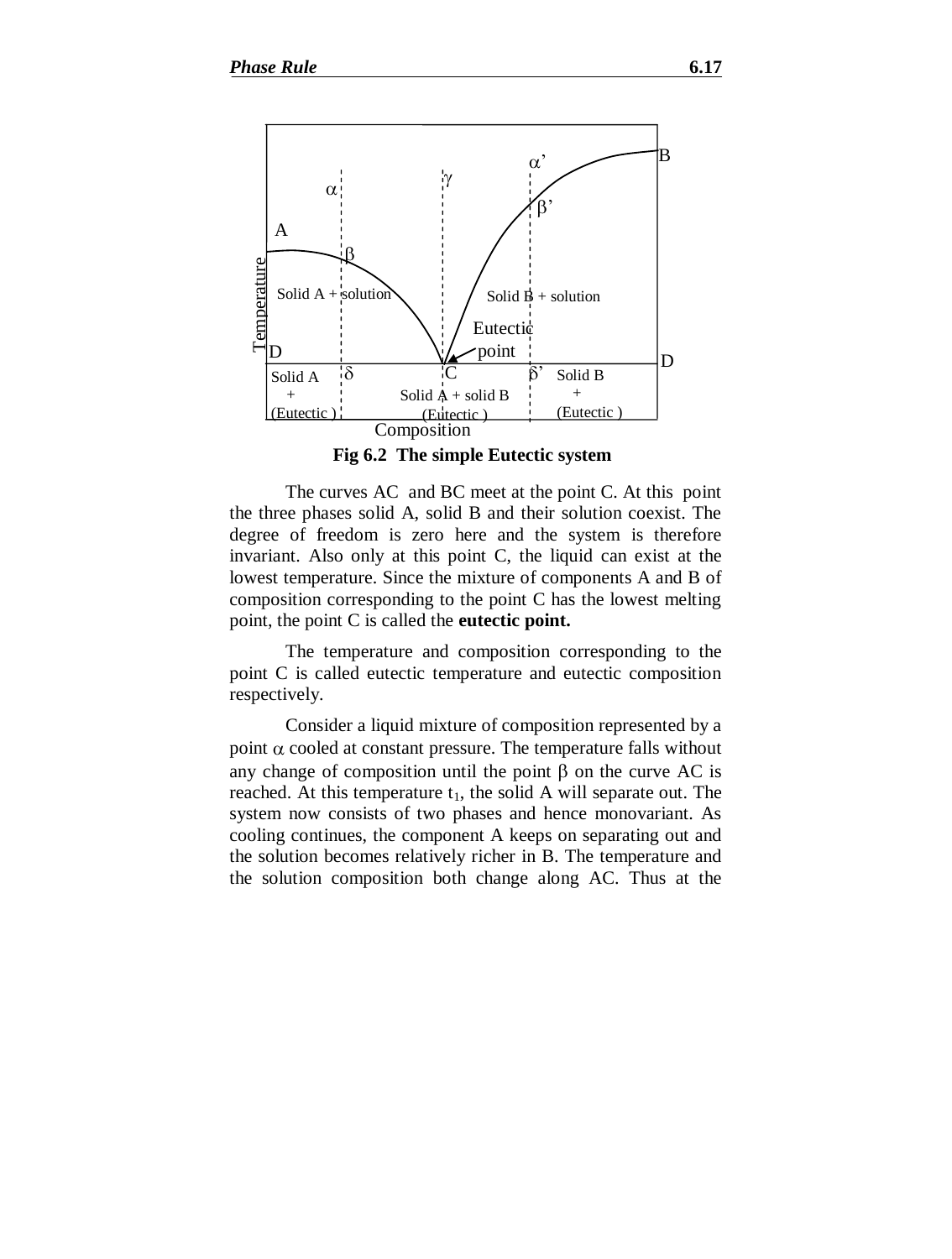temperature  $t_1$ , solid A is in equilibrium with solution of composition X and at temperature  $t_2$ , it is in equilibrium with solution of composition Y. It is clear therefore, in the area ACD, solid A is in equilibrium with solutions of varying composition given by the curve AC depending upon the temperature.

When the temperature reaches a point represented by  $\delta$ , the solid B also begins to separate out. On further cooling the system, solid A and B separate out together in constant ratio so that the composition of the solution remains constant. The temperature also remains constant for some time. When the liquid solution has been completely solidified and the system consists only of a mixture of solid A and B, it becomes monovariant. Further cooling will result in the fall of temperature below the line DD into the area in which only the two solids coexist as shown.

In the same way , if the composition of liquid mixture is on the right of the eutectic point C, as represented by point  $\alpha$ , similar series of changes will be obtained on cooling.

# **Construction of Phase diagram by Thermal analysis (or) cooling curve**

**Thermal analysis is a method involving a study of the cooling curves of various compositions of a system during**  solidification. The shape of the freezing point curves for any system, especially those involving metals can be determined by thermal analysis.

The data obtained from thermal analysis along with recorded curves are called as thermogram. These thermograms are characteristic of a particular system composed of either single or multi component materials . Thermograms indicate the system in terms of temperature, dependencies of it's thermodynamic properties. Let us discuss in detail the cooling curves or time-temperature curves of some simple systems.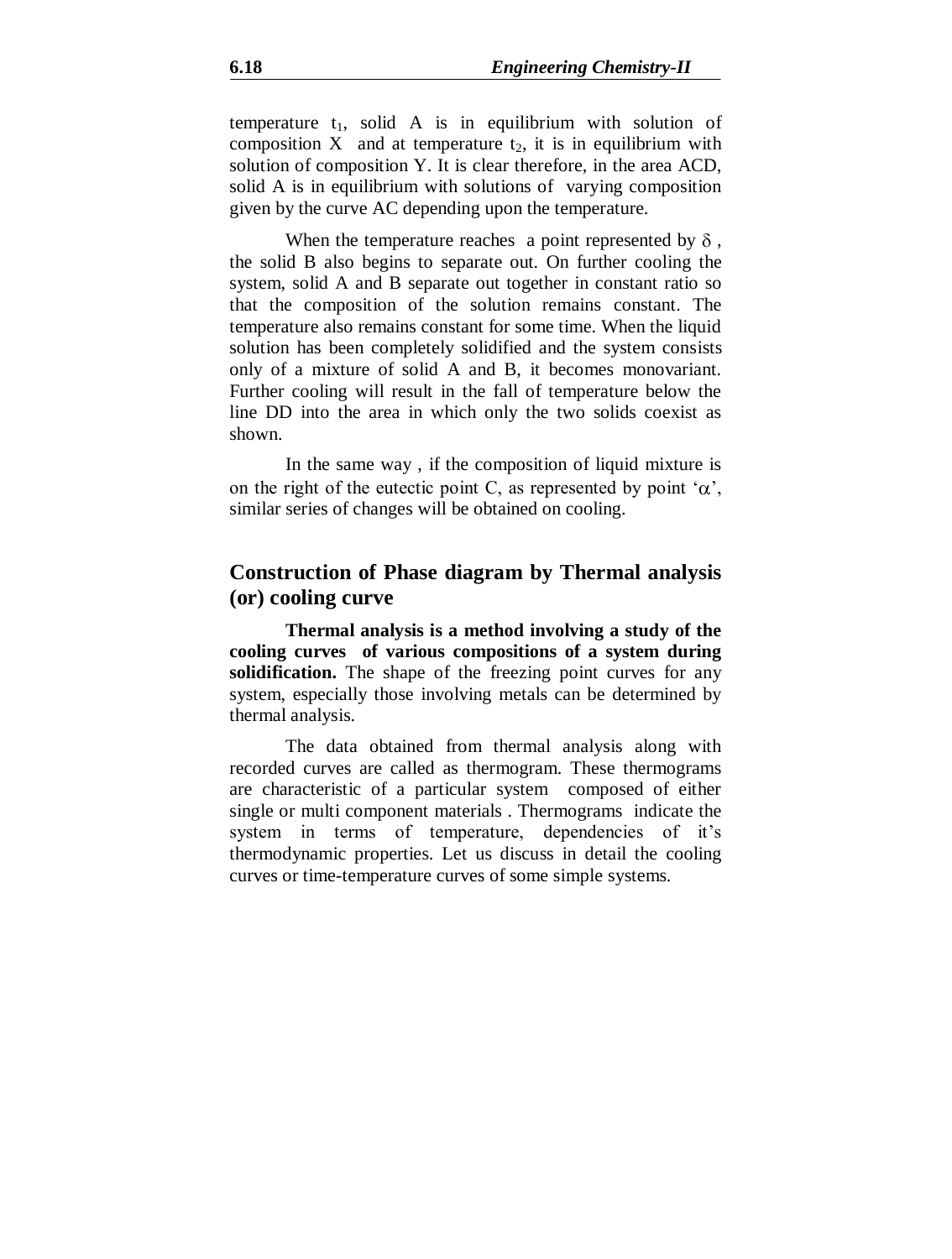### **Example 1 :**

If a pure substance say x , in molten state is cooled slowly and the temperature is noted at different time interval. The graph plotted between temperature and time (the cooling curve) will be of the form shown in Fig 6.3 (a). In this diagram ab denotes the rate of cooling of molten liquid and the liquid starts solidifying at the freezing point b. Now the temperature remains constant until the liquid melt is completely solidified. Solidification completes at the point 'c'. The horizontal line 'bc' represents the equilibrium between the solid and liquid melt. After the point 'c', the temperature of the solid begins to decrease along the curve 'cd'.

### **Example 2 :**

When a molten liquid containing two components ( say A and B) is cooled slowly then the cooling curve is different and one such curve is shown in Fig 6.3 (b). As before, initially the rate of cooling is continuous. When it reaches the point 'b' one substance ( either A or B) begins to solidify out of the melt, which is indicated by a break and the rate of cooling is different.

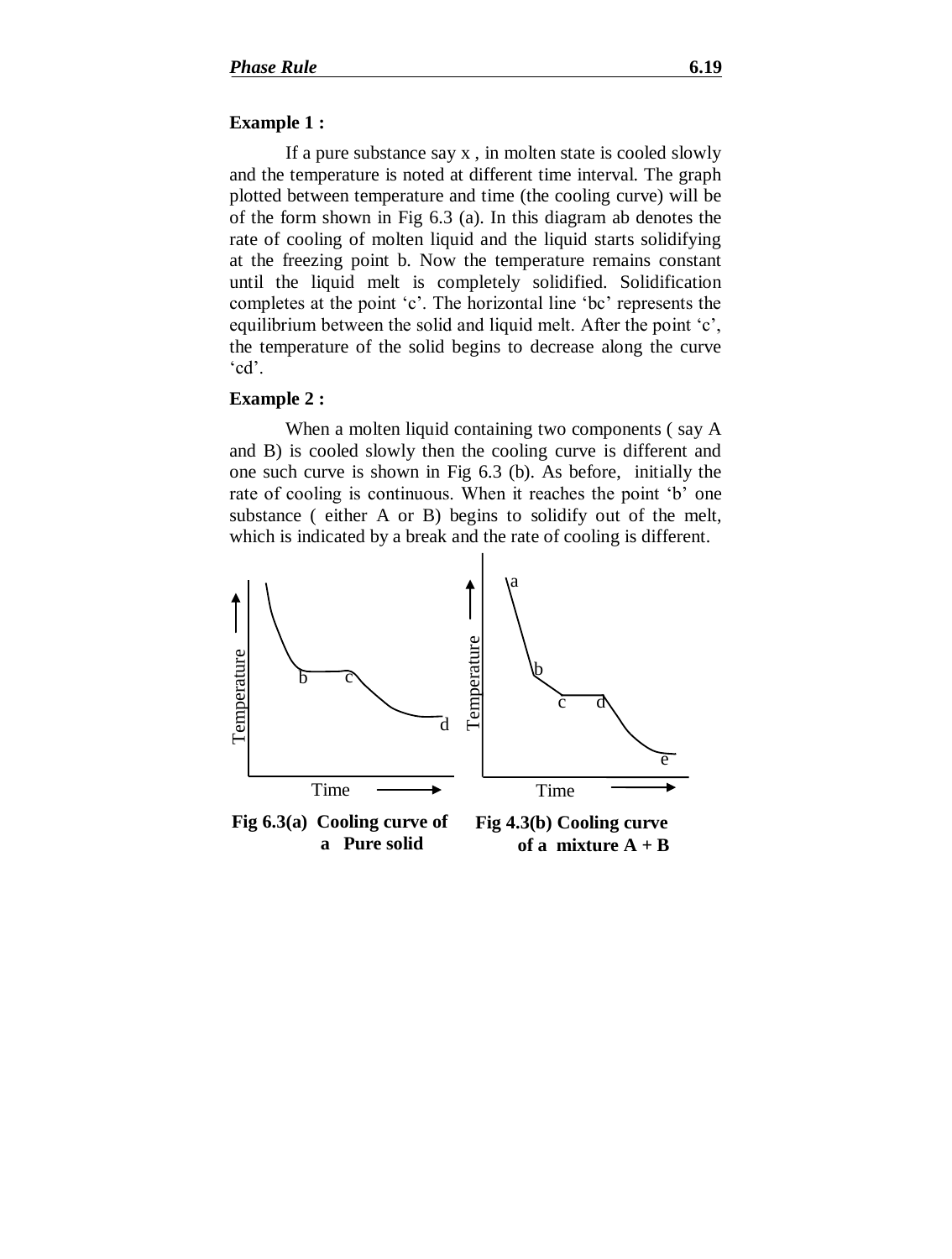On further cooling at the break point 'c' the second compound also begins to solidify. Now the temperature remains constant until the liquid melt is completely solidified, which forms the eutectic mixture (line cd) . After the break point 'd' cooling of solid mass begins. The temperature of horizontal line 'cd' gives the eutectic temperature.

The temperature measurements are done with a sensitive thermometer and the arrest points are determined with good precision.

A number of mixtures of A and B are taken with different composition. Each mixture is heated to the molten state and their cooling curves are drawn separately for each mixture. From the cooling curves of various compositions, the main phase diagram can be drawn by taking the composition in X-axis and temperature in Y-axis. Any point on this line indicates the appearance of the solid phase from the liquid. The area above this curve is only liquid phase.



**Fig 6.4 Cooling curve of various compositions of two solids**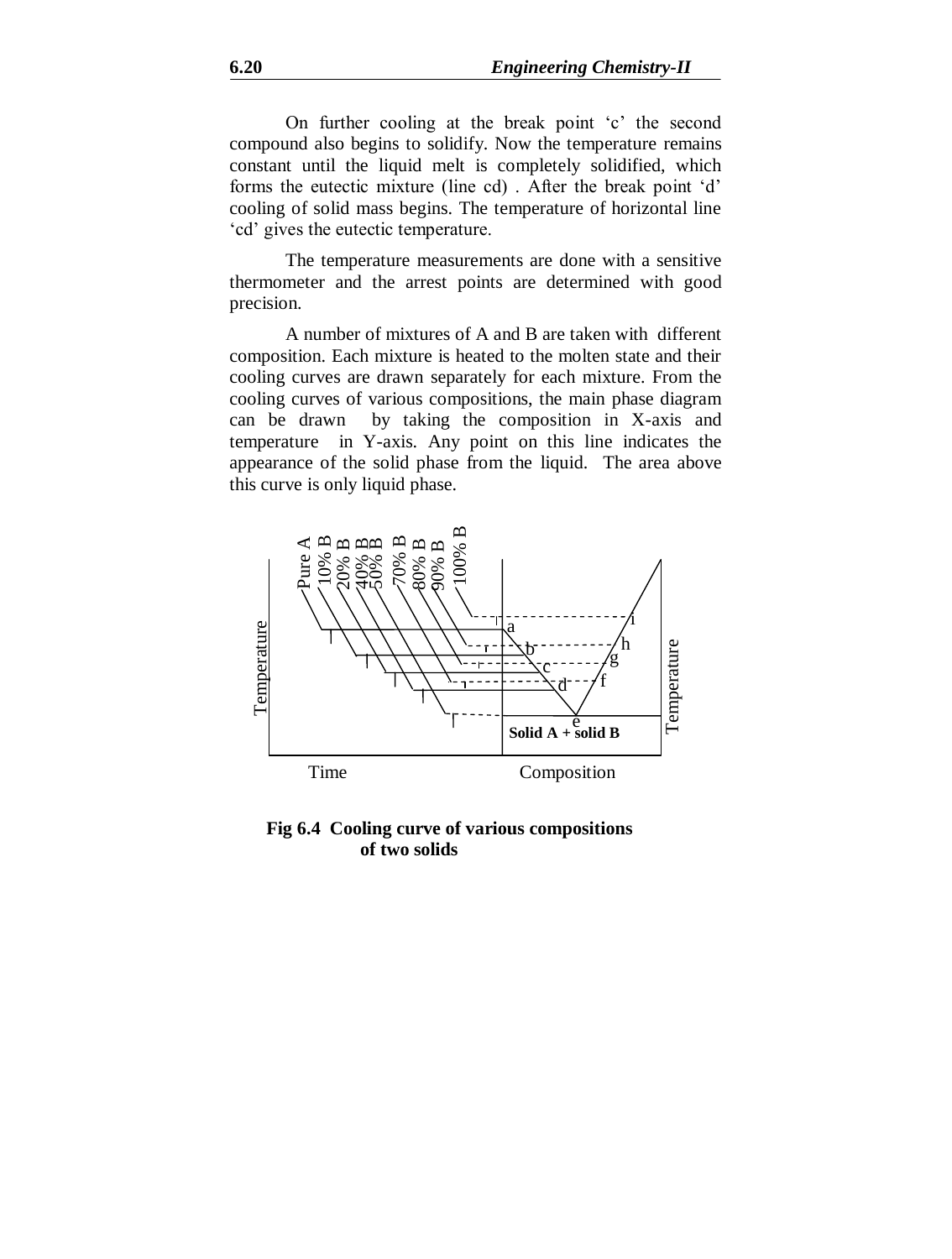# **Uses of Cooling curves**

- 1. Cooling curves are used to find the percentage purity of the compounds.
- 2. It is used to find the melting point of the compounds
- 3. Thermal analysis is useful in derivation of phase diagram of any two component system
- 4. Used to find the composition of the alloy.
- 5. Used to analyse the behaviour of the compounds.

# **6.7 Lead –Silver system**

It is a two component system . The two metals are completely miscible in liquid state and do not form any compound . There is almost no effect of pressure on this system. The temperaturecomposition phase diagram is shown in Fig.6.5. It contains lines, areas and the eutectic point.

### i) **The curve AC**:

The curve AC is the freezing point curve of pure lead. The melting point of lead decreases gradually along the curve AC, with the continuous addition of silver. Thus the curve AC is showing the effect of addition of silver on the melting point of pure lead. All along the curve AC two phases –solid lead and liquid are in equilibrium.

According to reduced phase rule equation

 $F' = C - P + 1$  $= 2 - 2 + 1 = 1$ i.e,  $F' = 1$ 

i.e., the system is univariant.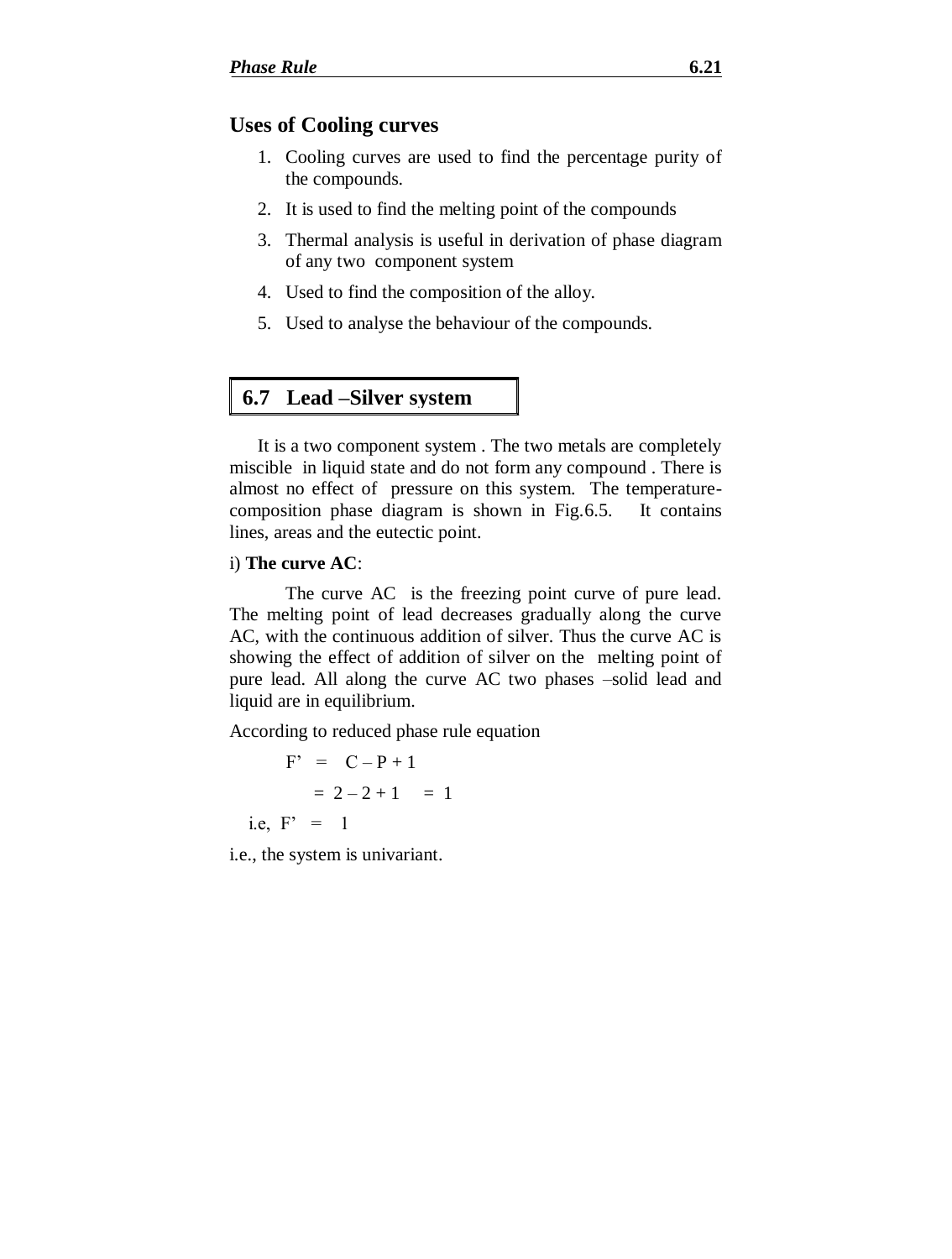

**Fig 6.5 Lead-Silver System**

### **ii) The curve BC**

Curve BC is the freezing point curve of pure silver and represents the effect of addition of pure lead on the melting point of pure silver. All along the curve BC two phases –solid silver and liquid are in equilibrium.

According to reduced phase rule equation.

 $F' = C - P + 1$  $= 2 - 2 + 1 = 1$ , i.e.  $F' = 1$  (The system is univariant)

#### **iii) Point C ( Eutectic point)**

Point C is the eutectic point where solid silver, solid lead and their solution coexist. The curves AC and BC meet at point C. Since the experiment is carried out at constant pressure, the number of degree of freedom for the system at the eutectic point C is zero on the basis of reduced phase rule.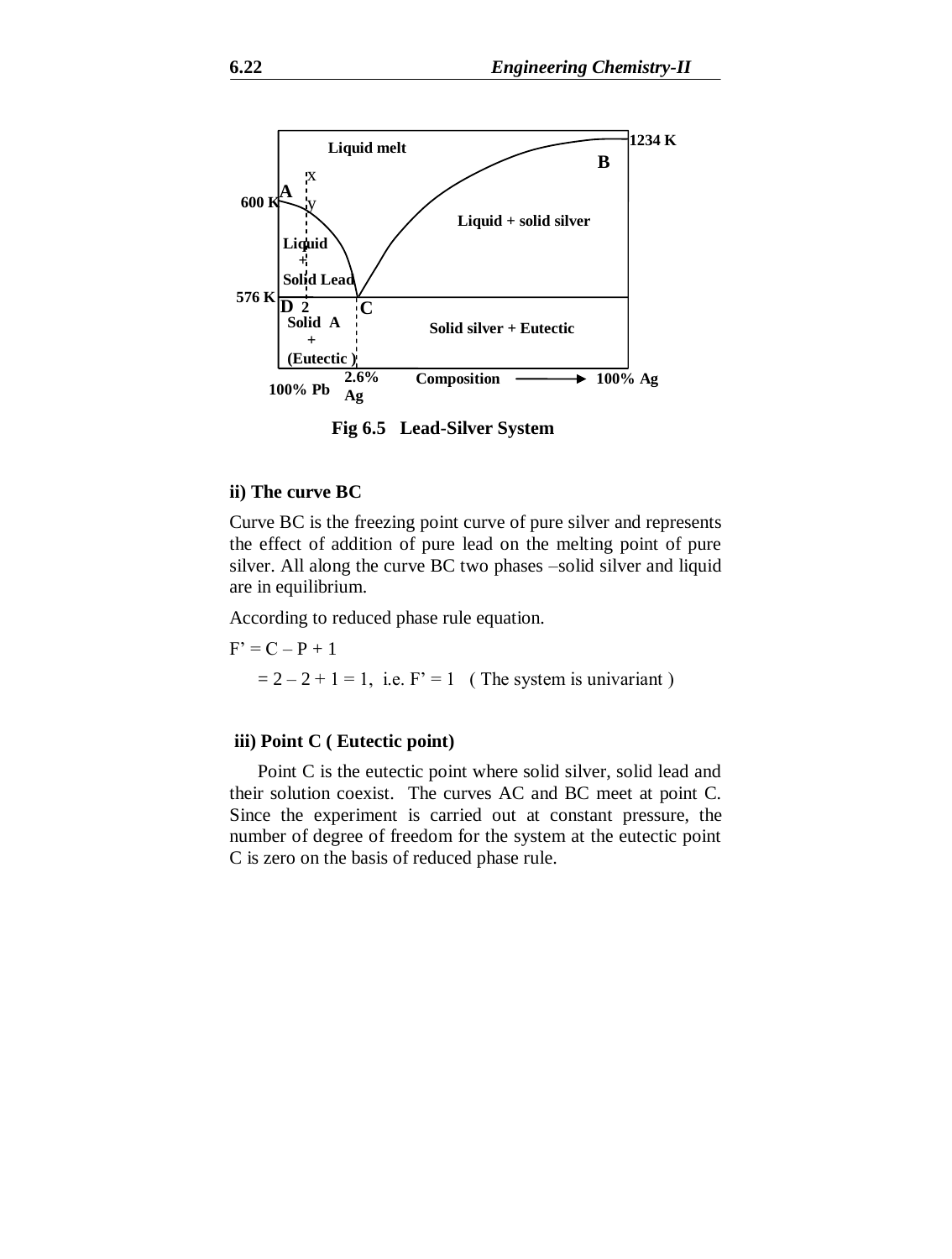$$
F' = C - P + 1
$$
  
= 2 - 3 + 1 = 0; i.e.,  $F' = 0$ 

The system is non-univariant.

Eutectic composition is 2.6% , silver and 97.4% lead and the corresponding temperature is 576 K.

#### **iv) Areas**

The area above the line ACB has a single phase (molten Pb+Ag).

According to reduced phase rule equation,

$$
F' = C - P + 1 ;
$$
  
= 2 - 1 + 1 = 2; i.e.,  $F' = 2$ 

The system is bivariant.

Both the temperature and composition have to be specified to define the system completely.

The area below the line AC ( solid  $Ag$  + liquid melt), below the line BC ( solid Pb +liquid melt) and below the eutectic point 'C' have two phases and the system is univariant.

According to reduced phase rule equation,

$$
F' = C - P + 1 ;
$$
  
= 2 - 2 + 1 = 1 i.e.,  $F' = 1$ 

## **Application of Pattinson's process :**

The phase diagram of lead-silver is useful in the extraction of silver from the argentiferous lead ore which has a very small percentage of silver. This process is known as **Pattinson's process.**

Let x represent the molten argentiferous ( $Pb + Ag$  alloy) lead containing very small amount of silver in it. It is a homogeneous liquid and on cooling, the temperature falls but